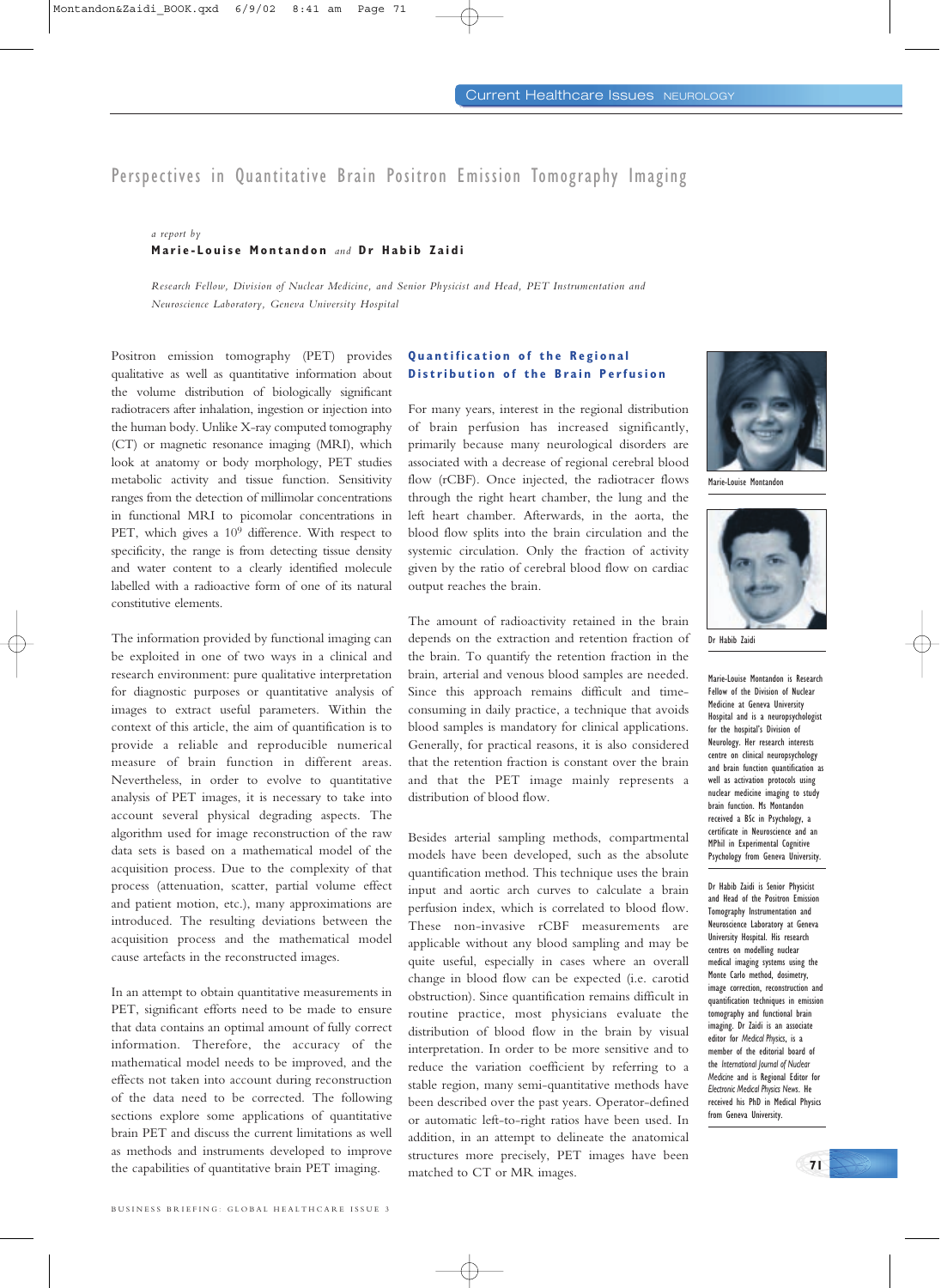Furthermore, the volume of the defect has been calculated by comparison with the controlateral healthy structures. This method, first used by J M Mountz, consists of drawing regions of interest (ROIs) over the lesion on all slices involved. Afterwards, these ROIs are mirrored to the controlateral homologous region. The total functional volume loss, expressed as an imaginary volume of zero perfusion, can then be calculated. This technique takes into account the pixel volumes, number of slices and the activity difference at each slice between the normal and the defect hemisphere. Another absolute quantification method has been developed by A Dobbeleir and R Dierckx. This approach does not quantify blood flow, but quantifies exactly what is seen in the images: the regional brain uptake of a known tracer, which is the product of blood flow and retention of the brain. This allows intra or interindividual comparison between different studies.

germanate (BGO) crystals, the use of layered crystals and other schemes for depth of interaction (DOI) determination (for dedicated systems).

The development of multimodality imaging systems is an emerging research field. In particular, phoswich detectors are receiving considerable attention for the design of dual-modality scanners (PET/single photon emission computed tomography (SPECT)). This may be implemented with solid-state photodiode read-outs, which also allow electronically collimated coincidence counting.

Different designs of combined PET/CT tomographs were developed for diagnostic purposes in clinical oncology and are now available commercially. One of the major advantages is that PET data is aligned intrinsically to anatomical information from the Xray CT without the use of external markers or

*The aim of quantification is to provide a reliable and reproducible numerical measure of brain function in different areas.*

#### **High-resolution PET Instrumentation Dedicated to Brain Research**

An important consequence of the cost and performance-conscious environments of healthcare today is the constant pressure to minimise the cost of PET tomographs by reducing the geometry from a full ring to a dual-headed device, while, at the same time, there is also pressure to provide the most accurate diagnostic answers through the highest performance possible. The dilemma is that both approaches can lower the cost of healthcare. Continuous efforts to integrate recent research findings for the design of both geometries of PET scanners have become the goal of both the academic community and nuclear medicine industry. Wire chambers of various kinds are also still being developed for PET applications.

As PET has become of more interest for clinical practice, several different design trends seem to have developed. Systems are being designed for 'low cost' clinical applications, very high-resolution research applications and just about everywhere in between. New technologies that are emerging include the use of new scintillating materials as detectors, including new cerium (Ce)-doped, fast and high effective-Z crystals like gadolinium silicate (GSO:Ce), lutetium oxyorthosilicate (LSO:Ce) and Ce-doped orthoaluminate crystals like yttrium orthoaluminate perovskite (YAP):Ce and lutetium orthoaluminate perovskite (LuAP):Ce, as alternatives to bismuth

**72**

internal landmarks. Quantification is also improved by using the low-noise CT transmission information during the correction of the PET data for selfattenuation and for contamination from scattered photons. The University of California at Los Angeles (UCLA) PET Group has developed a prototype PET detector that is compatible with a clinical MRI system to provide simultaneous PET and MRI. A second prototype has been developed in collaboration with King's College London and was used for animal studies at different magnetic field strengths. Thus, there are many different design paths being pursued and it will be interesting to see what technologies become the most popular in the future.

To improve the capability for investigating the living human brain using PET with regard to blood flow, metabolism and receptor characteristics for small structures such as cortical sublayers and nuclei, the spatial resolution has to be improved relative to what is available today. A spatial resolution of 2mm or less in all three dimensions over the entire field of view (FOV) and a record of the DOI information may be necessary to reach these research goals. In order to meet this goal, new next-generation highresolution, three-dimensional (3-D)-only brain PET tomographs have been designed or are under development by different groups. The highresolution research tomograph (HRRT) is the first LSO PET with full DOI capability over an extended